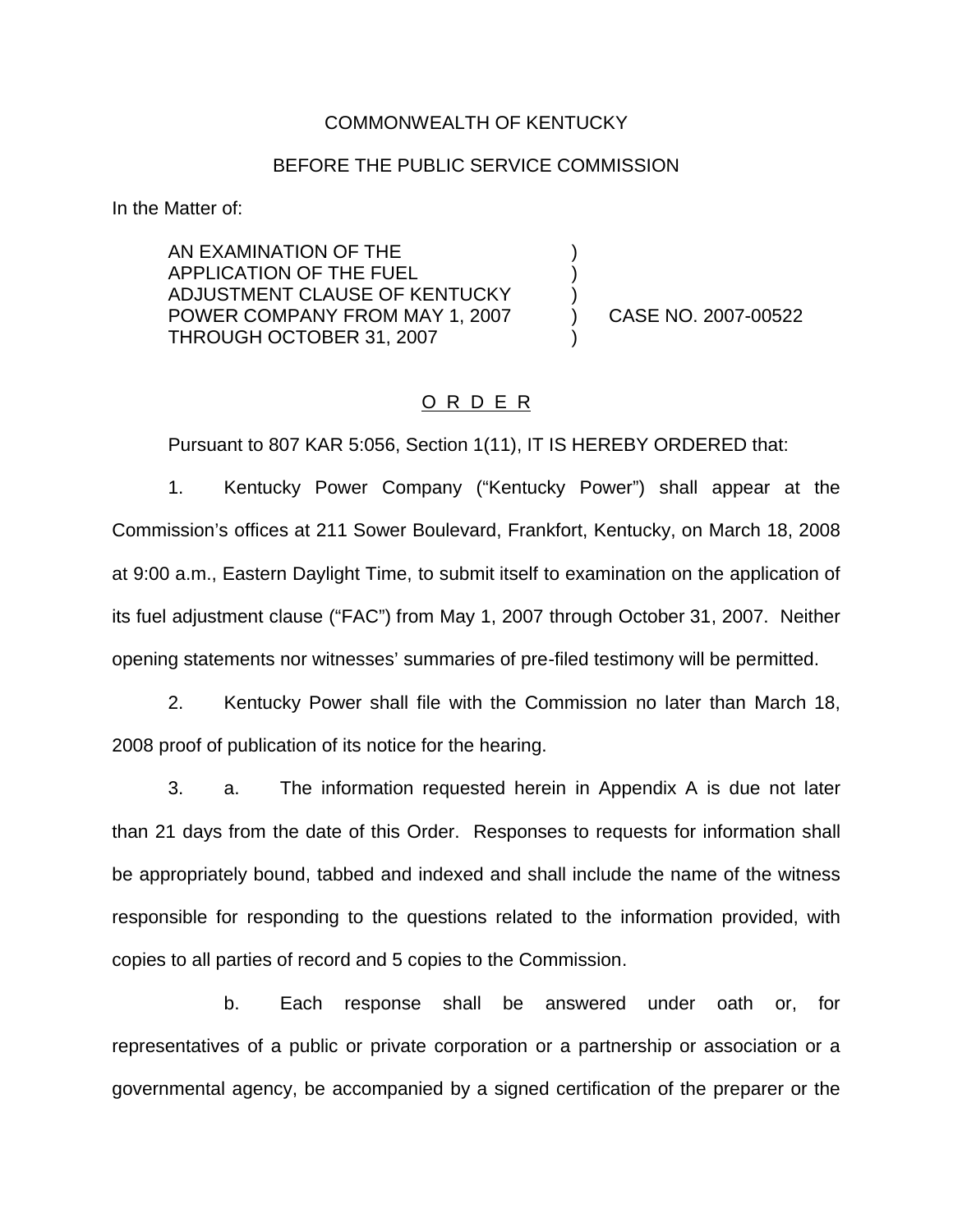person supervising the preparation of the response on behalf of the entity that the response is true and accurate to the best of that person's knowledge, information, and belief formed after a reasonable inquiry.

c. Any party shall make timely amendment to any prior responses if it obtains information which indicates that the response was incorrect when made or, though correct when made, is now incorrect in any material respect.

d. For any requests to which a party refuses to furnish all or part of the requested information, that party shall provide a written explanation of the specific grounds for its failure to completely and precisely respond.

4. Any party who wishes to file testimony in this proceeding or to request information from Kentucky Power may petition the Commission for a procedural schedule.

5. All documents that Kentucky Power filed with the Commission pursuant to 807 KAR 5:056, Section 1(7) and (9), during the period under review are incorporated by reference into the record of this proceeding.

6. The official record of the proceeding shall be by video only, unless otherwise requested by a party to this proceeding.

Done at Frankfort, Kentucky, this 23<sup>rd</sup> day of January, 2008.

By the Commission

ATTEST:

**Executive Director** 

Case No. 2007-00522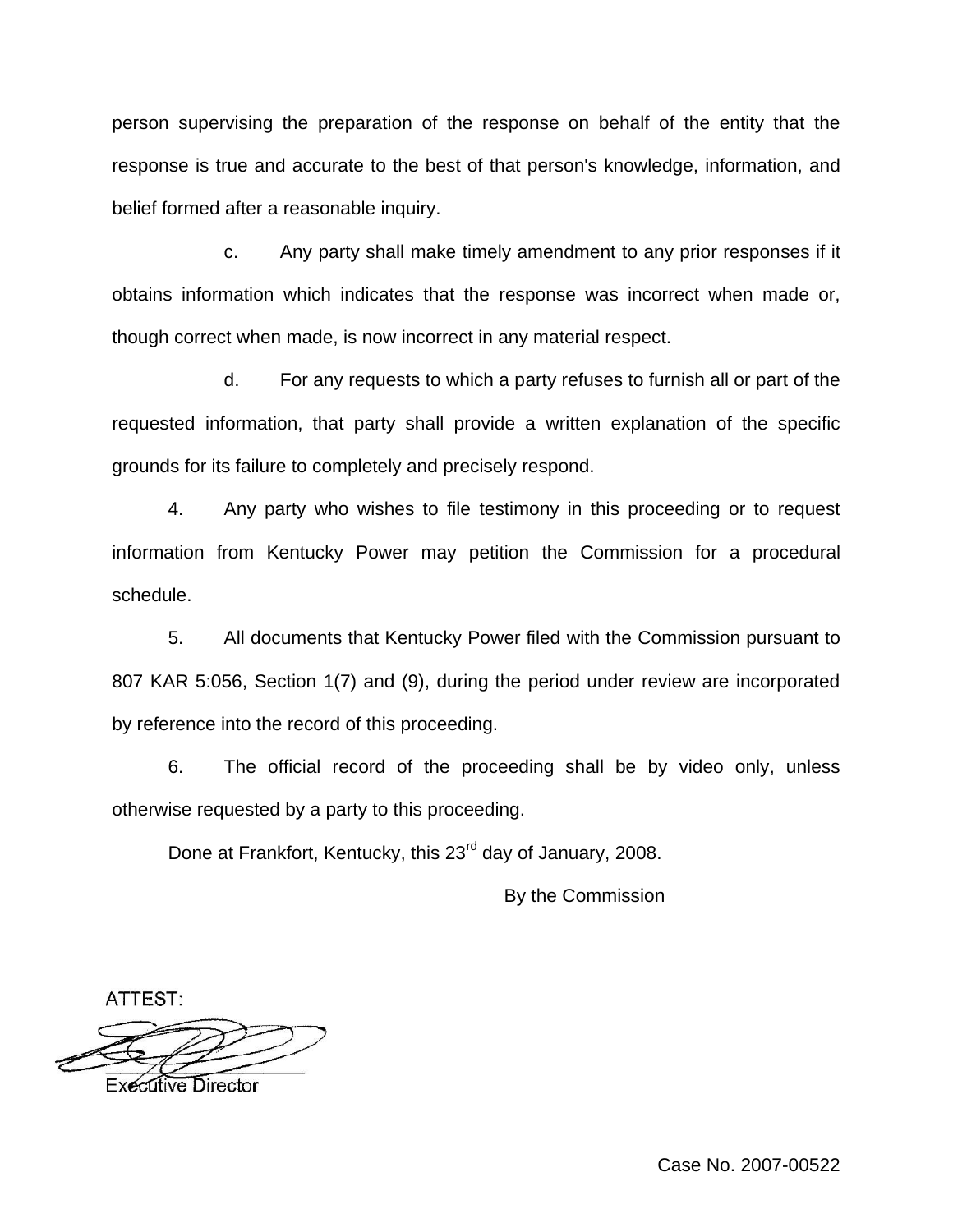#### APPENDIX A

# APPENDIX TO AN ORDER OF THE KENTUCKY PUBLIC SERVICE COMMISSION IN CASE NO. 2007-00522 DATED JANUARY 23, 2008

1. For the period from May 1, 2007 through October 31, 2007, list each vendor from whom coal was purchased and the quantities and the nature of each purchase (e.g., spot or contract).

2. For each generating station or unit for which a separate coal pile is maintained, state for the period from May 1, 2007 through October 31, 2007 the actual amount of coal burned in tons, the actual amount of coal deliveries in tons, the total kWh generated, and the actual capacity factor at which the plant operated.

3. List all firm power commitments for Kentucky Power from May 1, 2007 through October 31, 2007 for (a) purchases and (b) sales. This list shall identify the electric utility, the amount of commitment in MW, and the purpose of the commitment (e.g., peaking, emergency).

4. Provide a monthly billing summary for sales to all electric utilities for the period May 1, 2007 through October 31, 2007.

5. List Kentucky Power's scheduled, actual, and forced outages between May 1, 2007 through October 31, 2007.

6. List all existing fuel contracts categorized as long-term (i.e., more than 1 year in length). Provide the following information for each contract:

a. Supplier's name and address.

b. Name and location of production facility.

c. Date when contract was executed.

d. Duration of contract.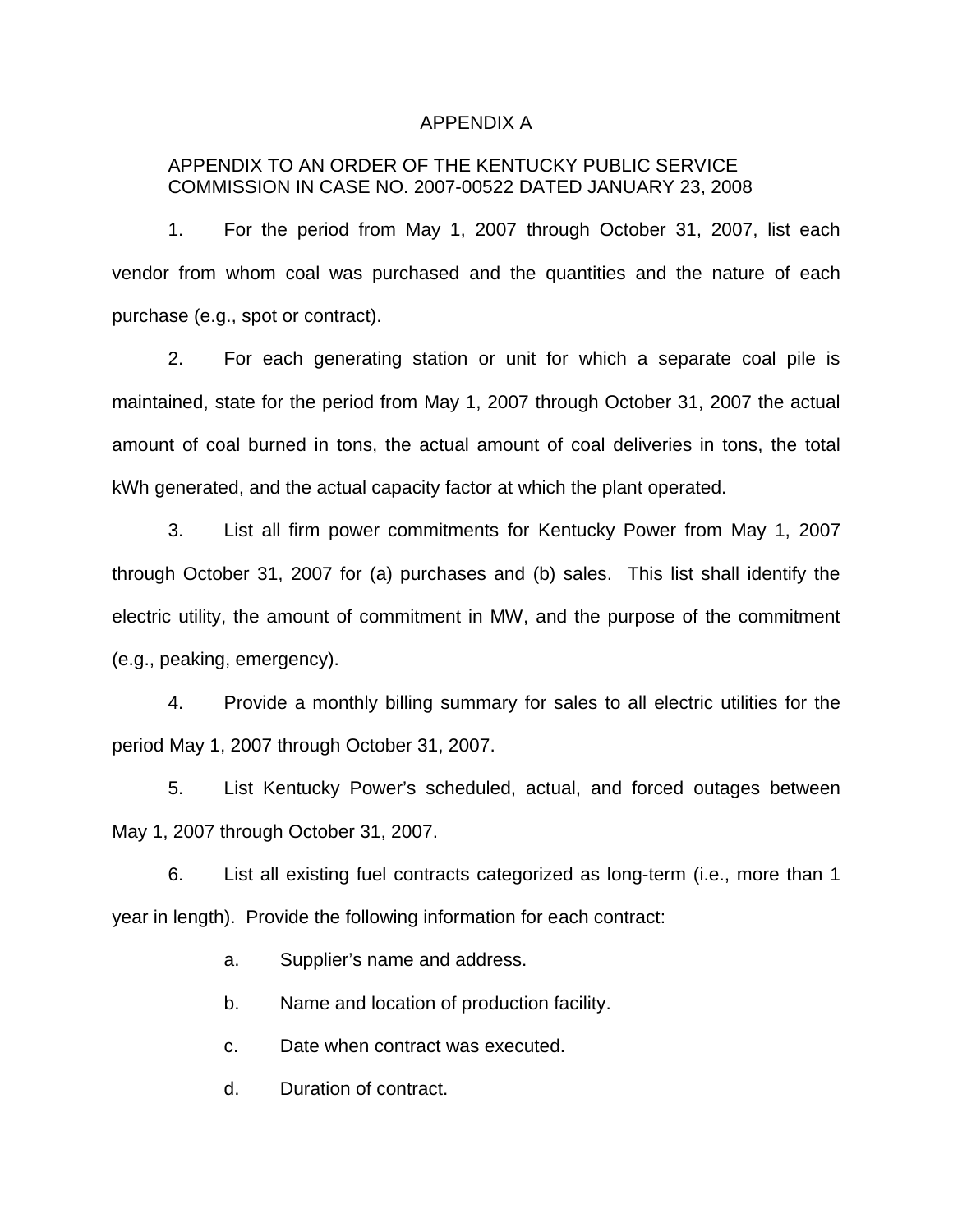- e. Date(s) of each contract revision, modification or amendment.
- f. Annual tonnage requirements.
- g. Actual annual tonnage received since the contract's inception.
- h. Percent of annual requirements received during the contract's term.
- i. Base price.
- j. Total amount of price escalations to date.
- k. Current price paid for coal under the contract  $(i + j)$ .

7. a. Does Kentucky Power regularly compare the price of its coal purchases with those paid by other electric utilities?

b. If yes, state:

(1) How Kentucky Power's prices compare with those of other utilities for the review period.

(2) The utilities that are included in this comparison and their location.

8. State the percentage of Kentucky Power's coal, as of the date of this Order, that is delivered by:

- a. rail.
- b. truck.
- c. barge.

9. a. State Kentucky Power's coal inventory level in tons and in number of days' supply as of October 31, 2007.

b. Describe the criteria used to determine number of days' supply.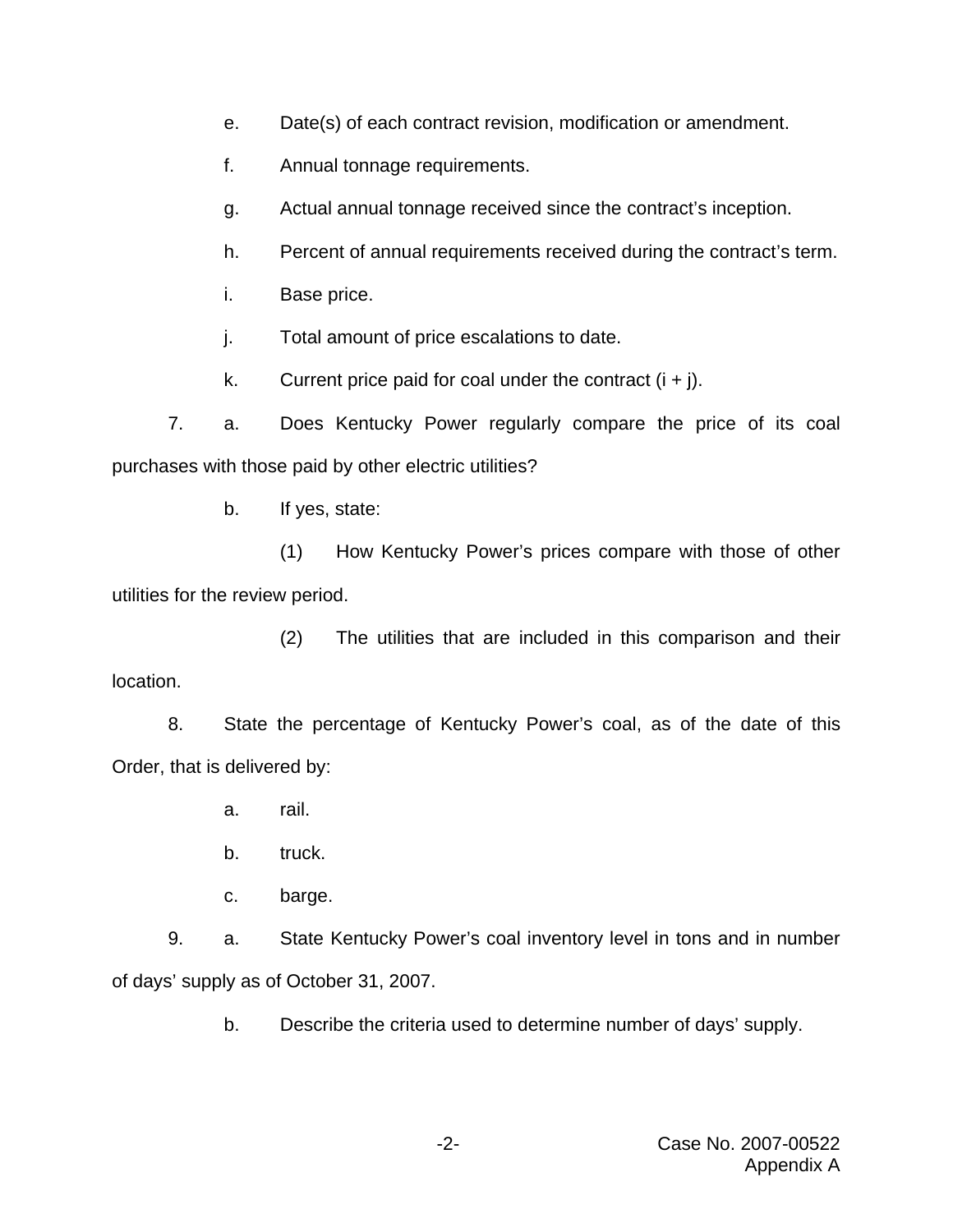c. Compare Kentucky Power's coal inventory as of October 31, 2007 to its inventory target for that date.

d. If actual coal inventory exceeds inventory target by 10 days' supply, state the reasons for excessive inventory.

e. (1) Does Kentucky Power expect any significant changes in its current coal inventory target within the next 12 months?

(2) If yes, state the expected change and the reasons for this change.

10. a. Has Kentucky Power audited any of its coal contracts during the period from May 1, 2007 through October 31, 2007?

- b. If yes, for each audited contract:
	- (1) Identify the contract.
	- (2) Identify the auditor.
	- (3) State the results of the audit.
	- (4) Describe the actions that Kentucky Power took as a result of

the audit.

11. a. Has Kentucky Power received any customer complaints regarding its FAC during the period from May 1, 2007 through October 31, 2007?

- b. If yes, for each complaint, state:
	- (1) The nature of the complaint.
	- (2) Kentucky Power's response.

12. a. Is Kentucky Power currently involved in any litigation with its current or former coal suppliers?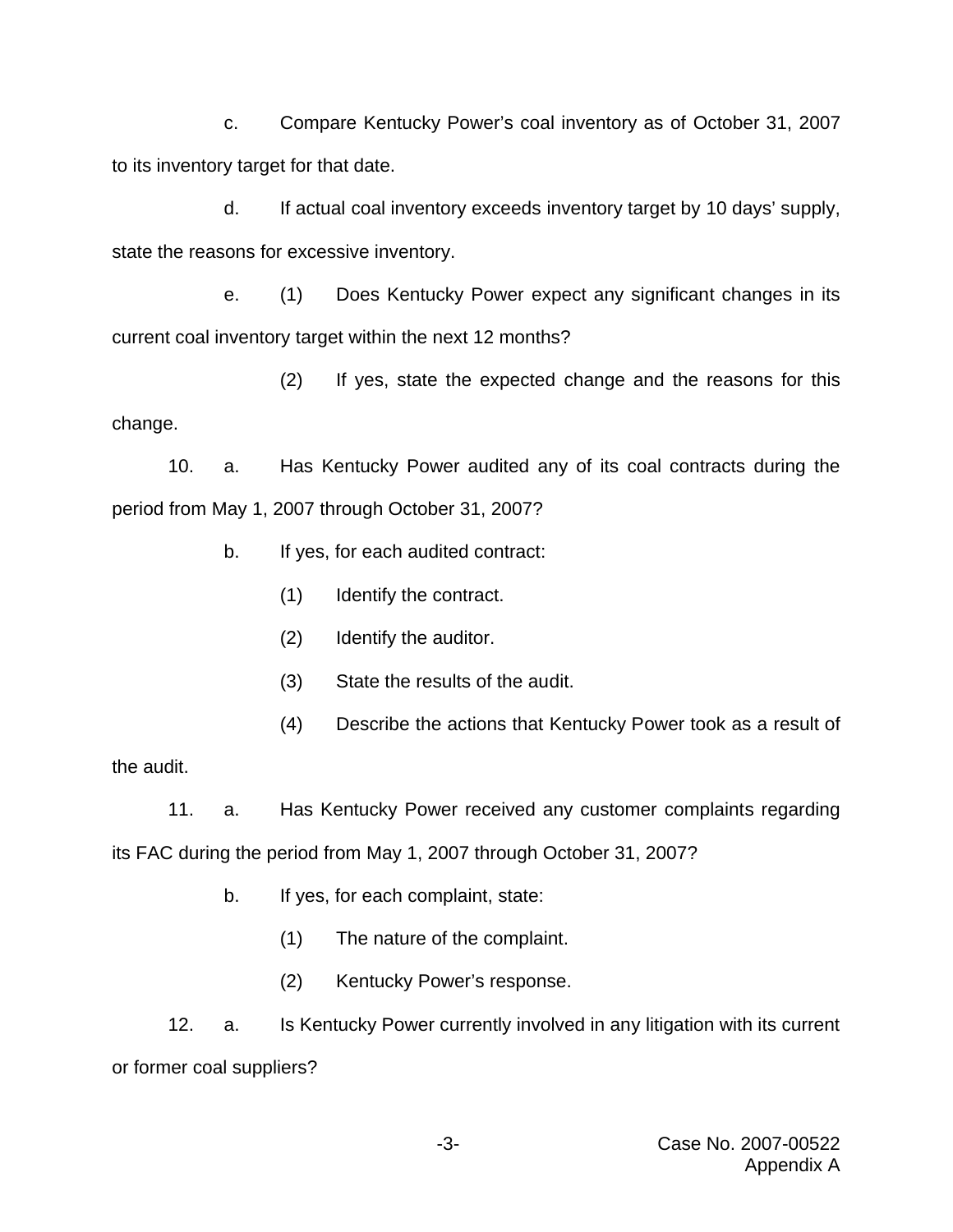- b. If yes, for each litigation:
	- (1) Identify the coal supplier.
	- (2) Identify the coal contract involved.
	- (3) State the potential liability or recovery to Kentucky Power.
	- (4) List the issues presented.
	- (5) Provide a copy of the complaint or other legal pleading that

initiated the litigation and any answers or counterclaims. If a copy has previously been filed with the Commission, provide the date on which it was filed and the case in which it was filed.

c. State the current status of all litigation with coal suppliers.

13. a. During the period from May 1, 2007 through October 31, 2007, have there been any changes to Kentucky Power's written policies and procedures regarding its fuel procurement?

- b. If yes:
	- (1) Describe the changes.
	- (2) Provide the written policies and procedures as changed.
	- (3) State the date(s) the changes were made.
	- (4) Explain why the changes were made.

14. a. Is Kentucky Power aware of any violations of its policies and procedures regarding fuel procurement that occurred prior to or during the period from May 1, 2007 through October 31, 2007?

- b. If yes, for each violation:
	- (1) Describe the violation.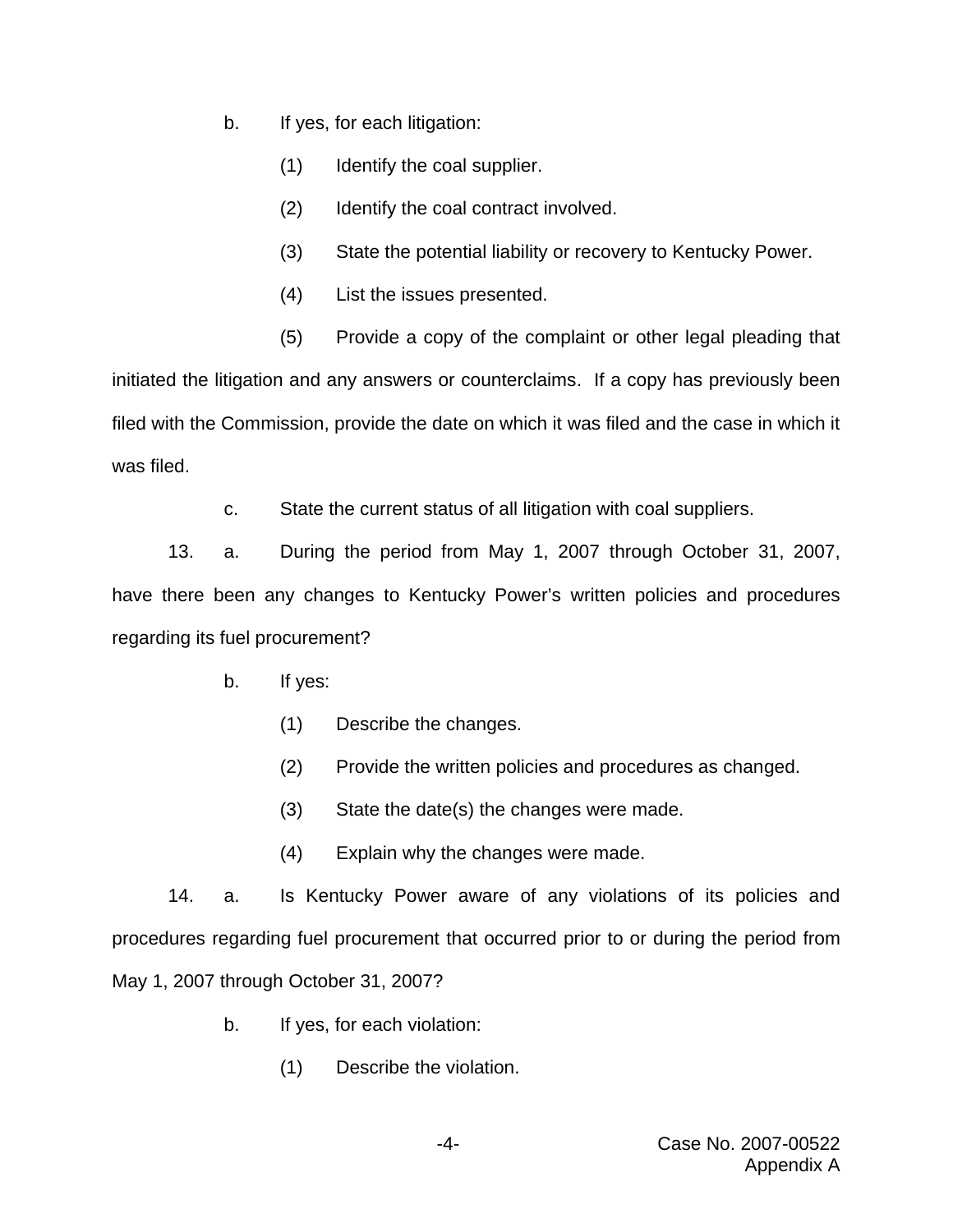(2) Describe the action(s) that Kentucky Power took upon discovering the violation.

(3) Identify the person(s) who committed the violation.

15. Identify and explain the reasons for all changes that occurred during the period from May 1, 2007 through October 31, 2007 in the organizational structure and personnel of the departments or divisions that are responsible for Kentucky Power's fuel procurement activities.

16. a. Identify all changes that Kentucky Power has made during the period under review to its maintenance and operation practices that also affect fuel usage at Kentucky Power's generation facilities.

b. Describe the impact of these changes on Kentucky Power's fuel usage.

17. List each written coal supply solicitation issued during the period from May 1, 2007 through October 31, 2007.

a. For each solicitation, provide the date of the solicitation, the type of solicitation (contract or spot), the quantities solicited, a general description of the quality of coal solicited, the time period over which deliveries were requested, and the generating unit(s) for which the coal was intended.

b. For each solicitation, state the number of vendors to whom the solicitation was sent, the number of vendors who responded, and the selected vendor. Provide the bid tabulation sheet or corresponding document that ranked the proposals. (This document should identify all vendors who made offers.) State the reasons for each selection.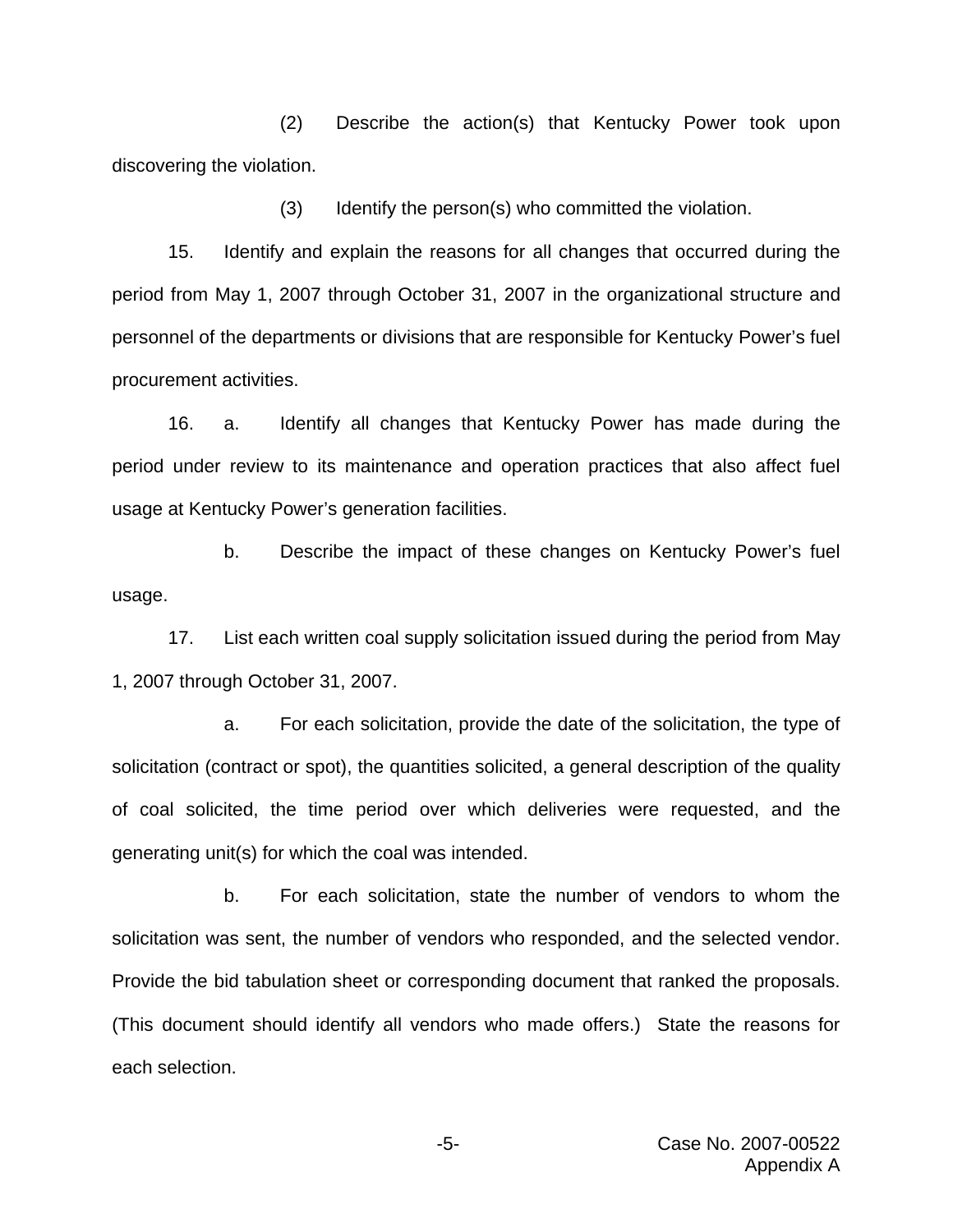18. List each oral coal supply solicitation issued during the period from May 1, 2007 through October 31, 2007.

a. For each solicitation, state why the solicitation was not written, the date(s) of the solicitation, the quantities solicited, a general description of the quality of coal solicited, the time period over which deliveries were requested, and the generating unit(s) for which the coal was intended.

b. For each solicitation, identify all vendors solicited and the vendor selected. Provide the tabulation sheet or other document that ranks the proposals. (This document should identify all vendors who made offers.) State the reasons for each selection.

19. a. List all intersystem sales during the period under review in which Kentucky Power used a third party's transmission system.

b. For each sale listed above:

(1) Describe how Kentucky Power addressed for FAC reporting purposes the cost of fuel expended to cover any line losses incurred to transmit its power across the third party's transmission system.

(2) State the line loss factor used for each transaction and describe how that line loss factor was determined.

20. Describe each change that Kentucky Power made during the period under review to its methodology for calculating intersystem sales line losses.

21. Provide the number of Kentucky Power's coal purchase contracts which included transportation costs and those that did not during the period May 1, 2007 through October 31, 2007.